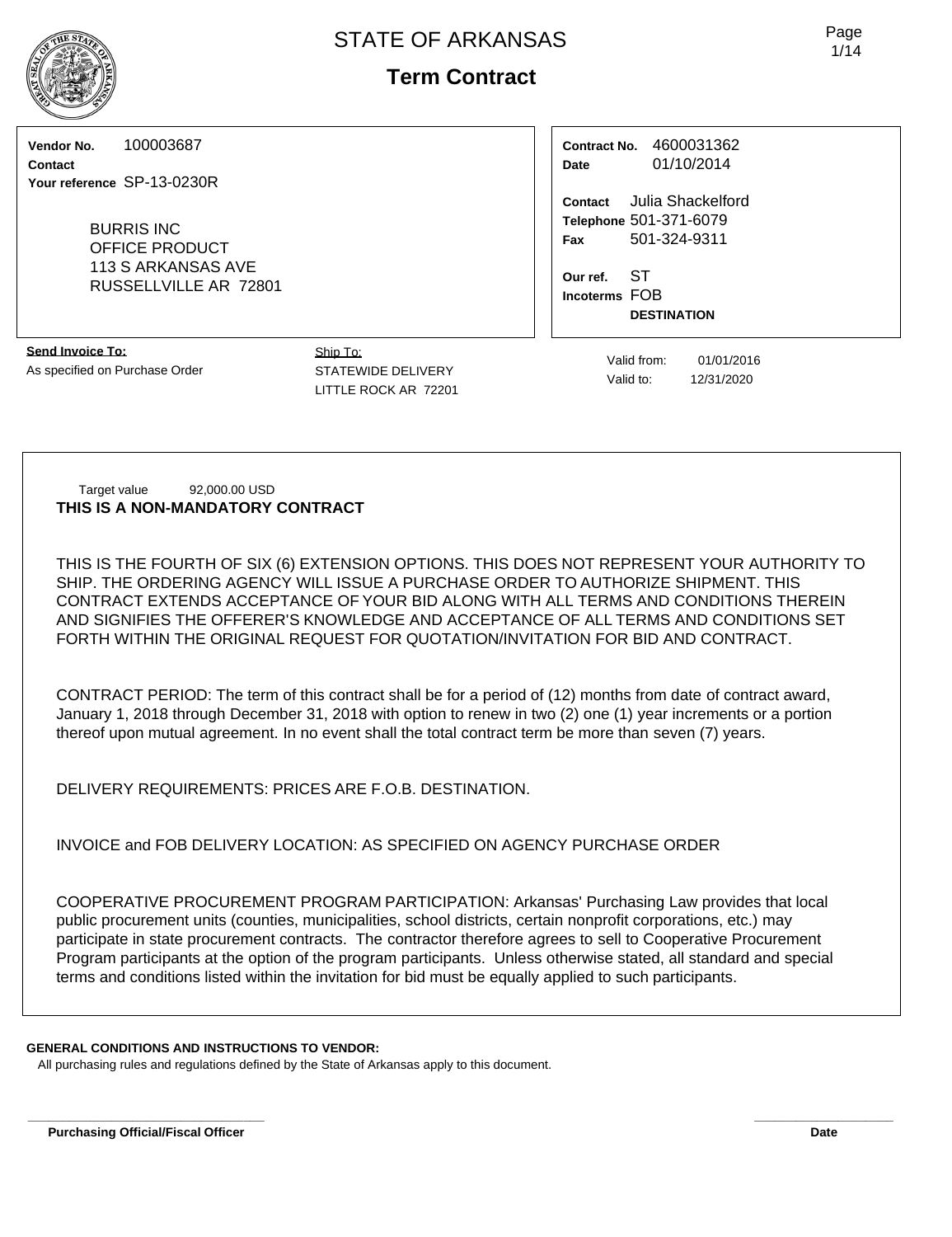$\sqrt{ }$ 

**Term Contract**

**Vendor No.** 100003687 **Contact Your reference** SP-13-0230R **Contract No.** 4600031362 **Date** 01/10/2014 **Our reference** ST

| Item | <b>Material/Description</b>                         | <b>Target QtyUM</b> |          | <b>Unit Price</b> | <b>Amount</b> |
|------|-----------------------------------------------------|---------------------|----------|-------------------|---------------|
| 0001 | 10131663<br>TABLE SCHOOL CAFETERIA                  | 2,500.00            | Lump Sum | 1.00              | \$2,500.00    |
| 0002 | 10131672<br><b>CHAIR CAFETERIA</b>                  | 2,000.00            | Lump Sum | 1.00              | \$2,000.00    |
| 0003 | 10131666<br>SHELVING FILING HIGH DENSITY            | 2,000.00            | Lump Sum | 1.00              | \$2,000.00    |
| 0004 | 10131667<br>FILING LATERAL/VERTICAL                 | 2,000.00            | Lump Sum | 1.00              | \$2,000.00    |
| 0005 | 10131668<br>FILING MOVABLE ISLE/ROTARY              | 2,000.00            | Lump Sum | 1.00              | \$2,000.00    |
| 0006 | 10131676<br>ACCESSORIES FREESTANDING CASEGOODS      | 3,000.00            | Lump Sum | 1.00              | \$3,000.00    |
| 0007 | 10131677<br><b>DESK FREESTANDING CASEGOODS</b>      | 10,000.00           | Lump Sum | 1.00              | \$10,000.00   |
| 0008 | 10131678<br>SHELVING FREESTANDING CASEGOODS         | 5,000.00            | Lump Sum | 1.00              | \$5,000.00    |
| 0009 | 10131679<br>TABLE FREESTANDING CASEGOODS CONF/TRAIN | 5,000.00            | Lump Sum | 1.00              | \$5,000.00    |
| 0010 | 10131669<br>SHELVING/BOOK CARTS LIBRARY             | 2,000.00            | Lump Sum | 1.00              | \$2,000.00    |
| 0011 | 10131670<br><b>CARREL STUDY LIBRARY</b>             | 2,000.00            | Lump Sum | 1.00              | \$2,000.00    |
| 0012 | 10131671<br><b>TABLE/CHAIR LIBRARY</b>              | 2,000.00            | Lump Sum | 1.00              | \$2,000.00    |
| 0013 | 10131673<br>ACCESSORIES LOUNGE/RECEPTION            | 2,000.00            | Lump Sum | 1.00              | \$2,000.00    |
|      |                                                     |                     |          |                   |               |

**GENERAL CONDITIONS AND INSTRUCTIONS TO VENDOR:**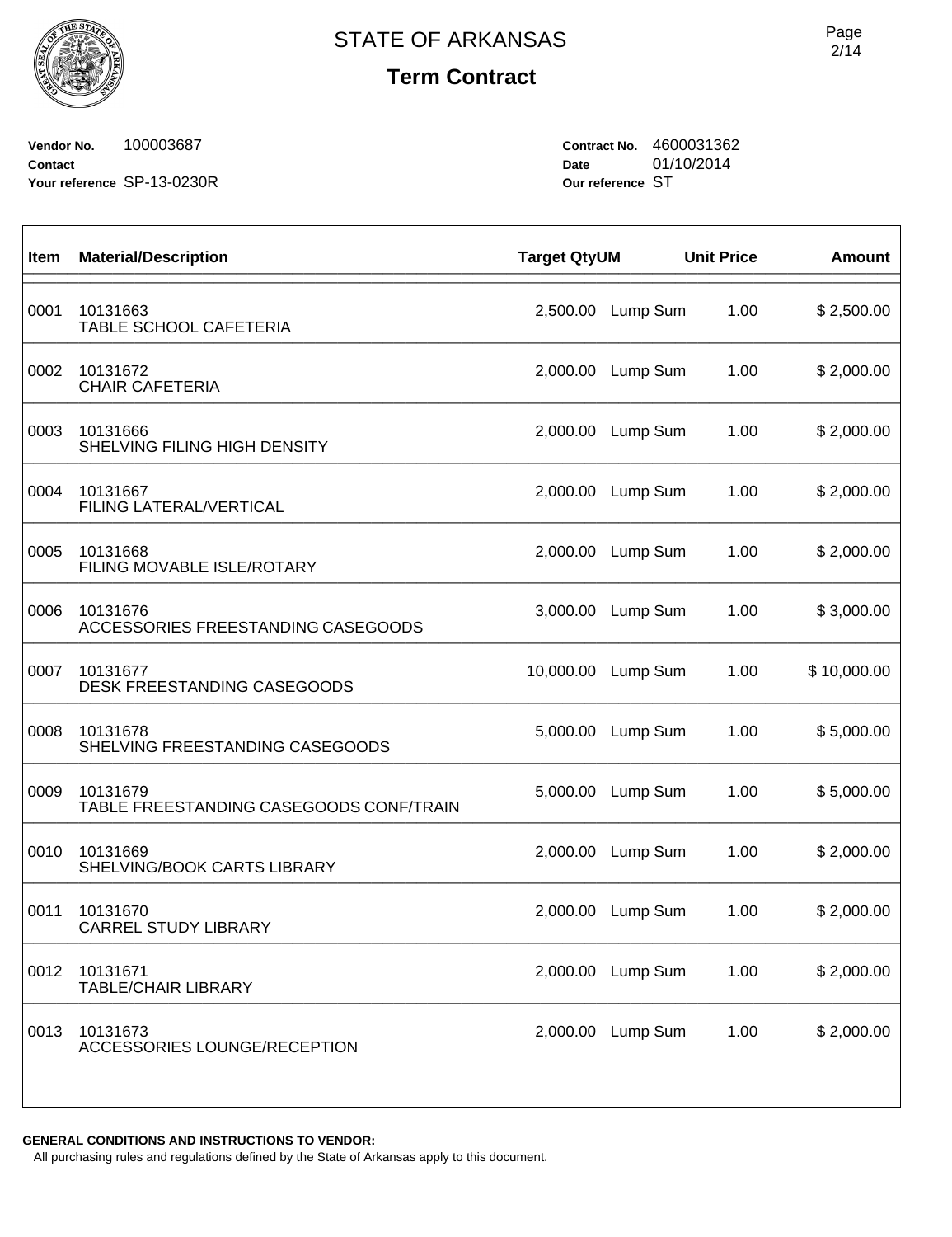

**Vendor No.** 100003687 **Contact Your reference** SP-13-0230R **Contract No.** 4600031362 **Date** 01/10/2014 **Our reference** ST

| Item | <b>Material/Description</b>                   | <b>Target QtyUM</b> |                   | <b>Unit Price</b> | <b>Amount</b> |
|------|-----------------------------------------------|---------------------|-------------------|-------------------|---------------|
| 0014 | 10131674<br>SEATING LOUNGE/RECEPTION          | 3,000.00            | Lump Sum          | 1.00              | \$3,000.00    |
| 0015 | 10131675<br>TABLE LOUNGE/RECEPTION            | 2,000.00            | Lump Sum          | 1.00              | \$2,000.00    |
| 0016 | 10131629<br><b>DESK SCHOOL ADMIN/TEACHER</b>  | 2,000.00            | Lump Sum          | 1.00              | \$2,000.00    |
| 0017 | 10131660<br>DESK SCHOOL STUDENT               | 3,000.00            | Lump Sum          | 1.00              | \$3,000.00    |
| 0018 | 10131665<br><b>SEATING SCHOOL</b>             | 3,000.00            | Lump Sum          | 1.00              | \$3,000.00    |
| 0019 | 10131680<br><b>SEATING ERGO/TASK</b>          | 5,000.00            | Lump Sum          | 1.00              | \$5,000.00    |
| 0020 | 10131681<br>SEATING EXECUTIVE/MANAGEMENT      | 5,000.00            | Lump Sum          | 1.00              | \$5,000.00    |
| 0021 | 10131682<br>SEATING FIXED/RAIL AUDITORIUM     | 5,000.00            | Lump Sum          | 1.00              | \$5,000.00    |
| 0022 | 10131683<br><b>SEATING SIDE/STACK</b>         | 5,000.00            | Lump Sum          | 1.00              | \$5,000.00    |
| 0023 | 10131685<br>ACCESSORIES MODULAR SYSTEMS       | 3,000.00            | Lump Sum          | 1.00              | \$3,000.00    |
| 0024 | 10131689<br>DESKING OPEN PLAN MODULAR SYSTEMS | 10,000.00           | Lump Sum          | 1.00              | \$10,000.00   |
| 0028 | 10131624<br>DESK SPECIALTY TECHNOLOGY SUPPORT |                     | 3,000.00 Lump Sum | 1.00              | \$3,000.00    |
| 0029 | 10131621<br>SUPPORT, KEYBOARD, TECHNOLOGY     | 500.00              | Lump Sum          | 1.00              | \$500.00      |
| 0030 | 10131622<br>LIGHTING TECHNOLOGY SUPPORT       | 500.00              | Lump Sum          | 1.00              | \$500.00      |

**GENERAL CONDITIONS AND INSTRUCTIONS TO VENDOR:**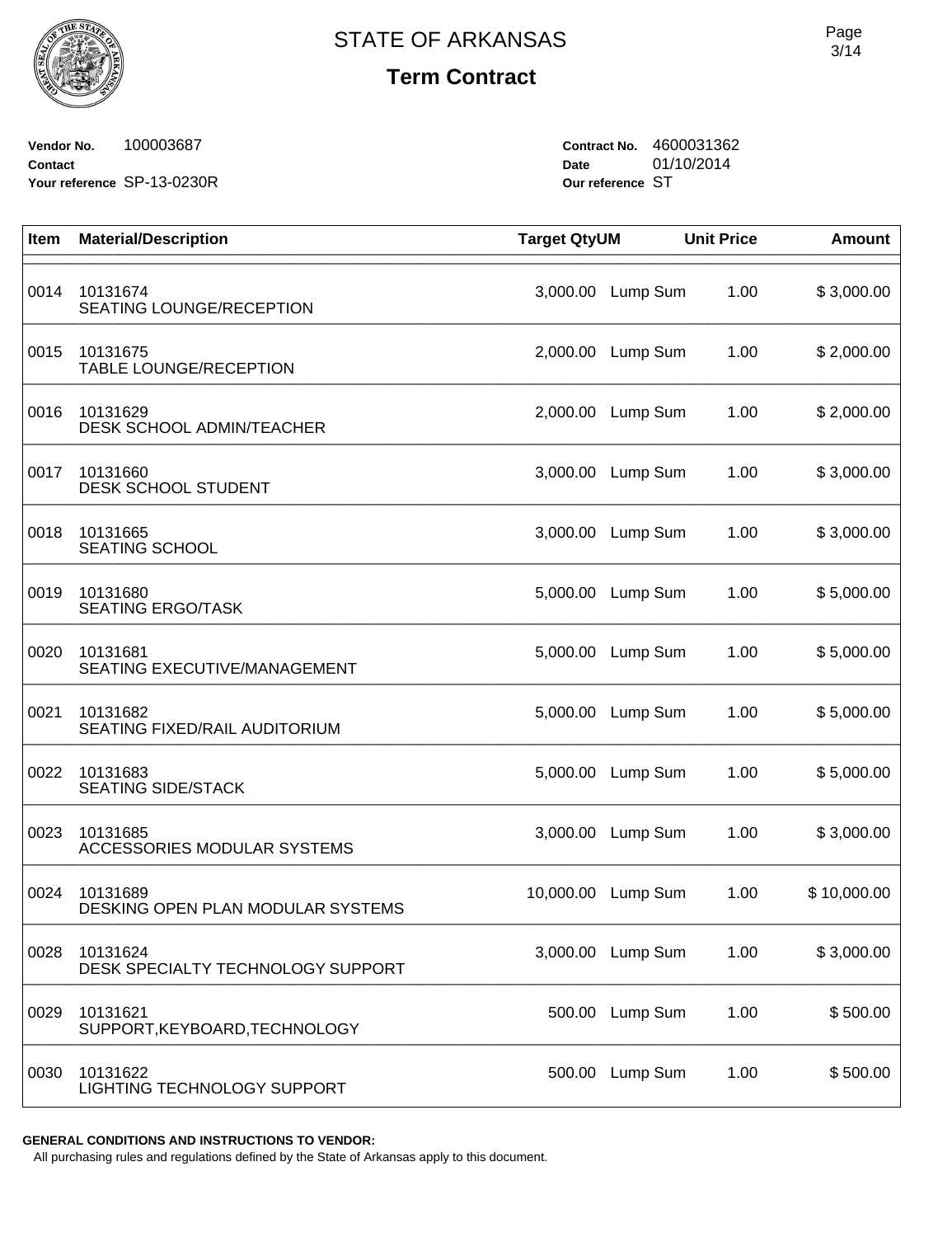**Vendor No.** 100003687 **Contact Your reference** SP-13-0230R **Contract No.** 4600031362 **Date** 01/10/2014 **Our reference** ST

| Item | <b>Material/Description</b>                | <b>Target QtyUM</b>        | <b>Unit Price</b> | <b>Amount</b> |
|------|--------------------------------------------|----------------------------|-------------------|---------------|
| 0031 | 10131623<br>MONITOR ARM TECHNOLOGY SUPPORT | 500.00 Lump Sum            | 1.00              | \$500.00      |
|      |                                            | <b>Estimated Net Value</b> |                   | 92,000.00     |
|      |                                            |                            |                   |               |
|      |                                            |                            |                   |               |
|      |                                            |                            |                   |               |
|      |                                            |                            |                   |               |
|      |                                            |                            |                   |               |
|      |                                            |                            |                   |               |
|      |                                            |                            |                   |               |
|      |                                            |                            |                   |               |
|      |                                            |                            |                   |               |
|      |                                            |                            |                   |               |
|      |                                            |                            |                   |               |
|      |                                            |                            |                   |               |
|      |                                            |                            |                   |               |
|      |                                            |                            |                   |               |
|      |                                            |                            |                   |               |
|      |                                            |                            |                   |               |
|      |                                            |                            |                   |               |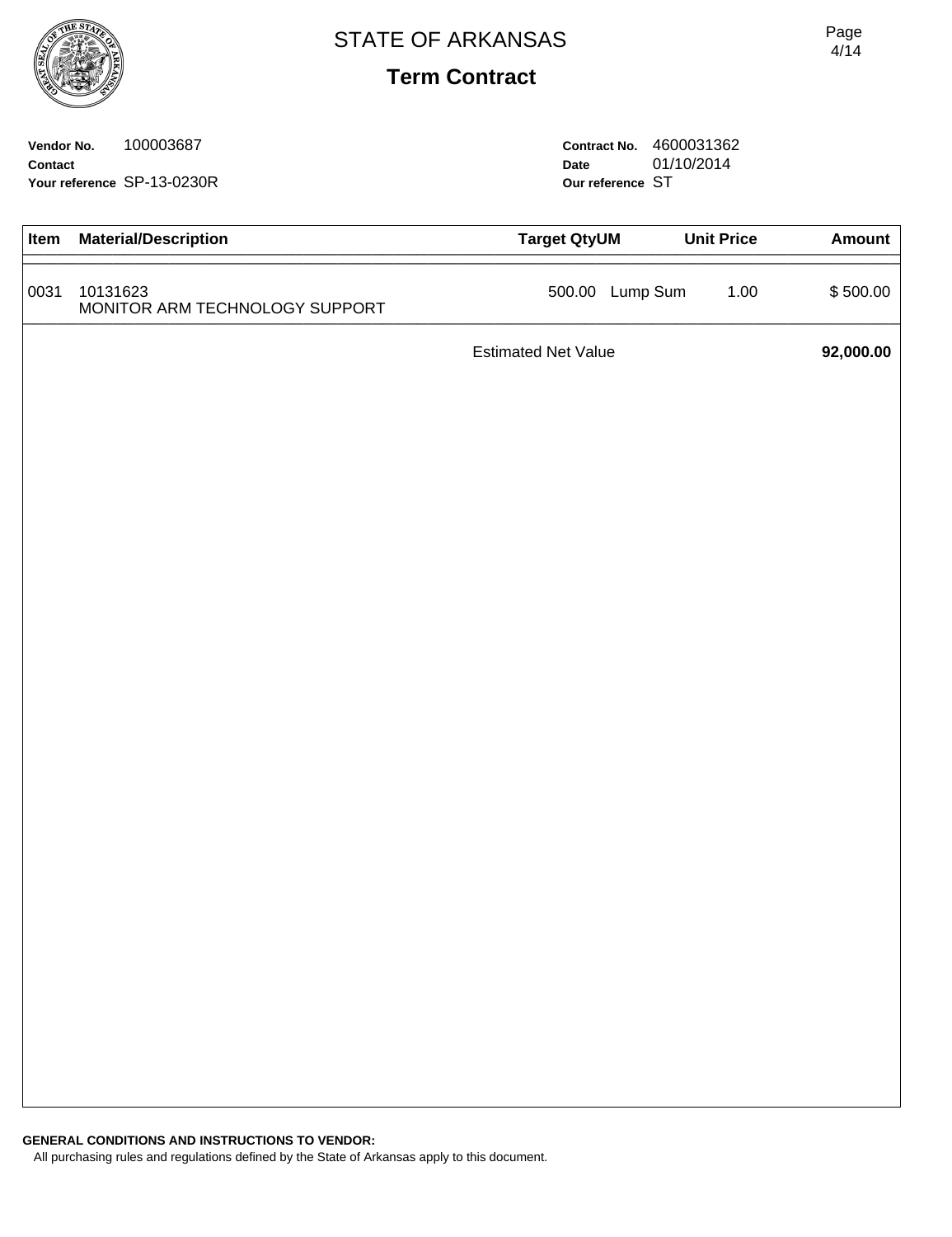

**Term Contract**

**Vendor No.** 100003687 **Contact Your reference** SP-13-0230R **Contract No.** 4600031362 **Date** 01/10/2014 **Our reference** ST

## SECTION 1 - GENERAL INFORMATION

1.1 INTRODUCTION: This is a non-mandatory statewide contract for the design, purchase, delivery and/or assembly/set-up of Office Furniture including accessories, replacement parts and attachments including any and all associated costs for delivery, set-up and debris removal including cartons and pallets from the premises.

1.2 COOPERATIVE PURCHASING PROGRAM PARTICIPATION: Arkansas' Purchasing Law provides that local public procurement units (counties, municipalities, school districts, certain nonprofit corporations, etc.) may participate in state purchasing contracts. The contractor therefore agrees to sell to Cooperative Purchasing Program participants at the option of the program participants. Unless otherwise stated, all standard and special terms and conditions listed within the contract must be equally applied to such participants.

1.3 TYPE OF CONTRACT: The contract will be a one (1) year term contract from the date of award. Upon mutual agreement by the contractor and OSP, the contract may be renewed on a year-to-year basis, for up to (six (6)) additional (one year terms) or a portion thereof. In no event shall the total contract term be more than seven (7) years.

1.4 PAYMENT AND INVOICE PROVISIONS: An itemized invoice addressed to the ordering entity shall reference purchase order number, contract number, quantity, description, list and net unit price. Installation/Labor and any other ancillary charges will be shown as a separate line item on all quotes and invoices.

Payment will be made in accordance with applicable State of Arkansas accounting procedures upon acceptance by the Agency. The State may not be invoiced in advance of delivery and acceptance of any commodity. Payment will be made only after the contractor has successfully satisfied the state agency as to the goods purchased. Contractor should invoice agency by an itemized list of charges. Purchase Order Number and/or Contract Number should be referenced on each invoice.

1.5 RECORD RETENTION: The contractor shall be required to maintain all pertinent financial and accounting records and evidence pertaining to the contract in accordance with generally accepted principles of accounting and other procedures specified by the State of Arkansas. Access will be granted upon request, to State or Federal Government entities or any of their duly authorized representatives.

Financial and accounting records shall be made available, upon request, to the State of Arkansas' designee at any time during the contract period and any extension thereof, and for five (5) years from expiration date and final payment on the contract or extension thereof.

1.6 PRIME CONTRACTOR RESPONSIBILITY: The contractor will be required to assume prime contractor responsibility for the contract and will be the sole point of contact with regard to all commodities, services and support. The prime contractor may delegate facilitation of contract orders to their "Authorized/Certified Dealers" only. This delegation will in no way relieve the contractor of any contractual obligations set forth in this Contract Award.

#### 1.7 CONTRACT INFORMATION

- 1. The State of Arkansas may not contract with another party:
	- a. Upon default, to pay all sums to become due under a contract.
	- b. To pay damages, legal expenses or other costs and expenses of any party.
	- c. To conduct litigation in a place other than Pulaski County, Arkansas
	- d. To agree to any provision of a contract; which violates the laws or constitution

## **GENERAL CONDITIONS AND INSTRUCTIONS TO VENDOR:**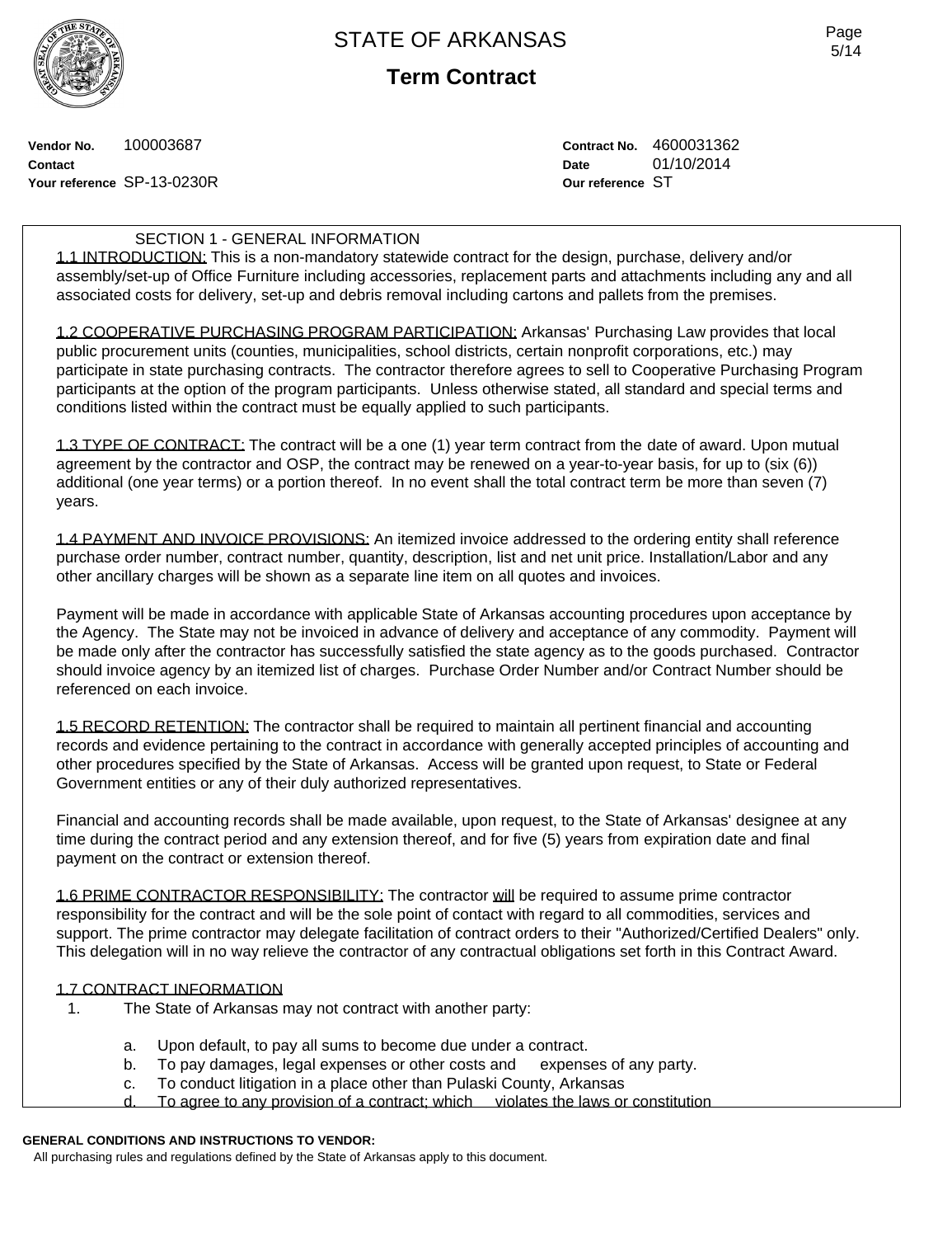**Term Contract**

**Vendor No.** 100003687 **Contact Your reference** SP-13-0230R **Contract No.** 4600031362 **Date** 01/10/2014 **Our reference** ST

of the State of Arkansas.

- 2. A party wishing to contract with the State of Arkansas should:
- a. Remove any language from its contract which grants to it any remedies other than:
	- i. The right to possession.
	- ii. The right to accrued payments.
	- iii. The right to expenses of de-installation.
	- iv. The right to expenses of repair to return the equipment to normal working

order, normal wear and tear excluded.

- v. The right to recover only amounts due at the time of repossession and any unamortized nonrecurring cost as allowed by Arkansas Law.
- b. Include in its contract that the laws of the State of Arkansas govern the contract.
- c. Acknowledge that contracts become effective when awarded by the State Procurement Official.

1.8 CONDITIONS OF CONTRACT: The contractor shall at all times observe and comply with federal and State laws, local laws, ordinances, orders, and regulations existing at the time of or enacted subsequent to the execution of this contract which in any manner affect the completion of the work. The contractor shall indemnify and save harmless the agency and all its officers, representatives, agents, and employees against any claim or liability arising from or based upon the violation of any such law, ordinance, regulation, order or decree by an employee, representative, or subcontractor of the contractor.

1.9 STATEMENT OF LIABILITY: The State will demonstrate reasonable care but shall not be liable in the event of loss, destruction, or theft of contractor-owned items to be delivered or to be used in the installation of deliverables. The contractor is required to retain total liability until the deliverables have been accepted by the "authorized agency official." At no time will the State be responsible for or accept liability for any contractor-owned items.

1.10 AWARD RESPONSIBILITY: The State Procurement Official will be responsible for award and administration of any resulting contract.

1.11 DELEGATION AND/OR ASSIGNMENT: The contractor shall not assign the contract in whole or in part or any payment arising there from without the prior written consent of the State Procurement Official. The contractor may delegate facilitation of contract orders to their "Authorized/Certified Dealers" only. This delegation will in no way relieve the contractor of any contractual obligations set forth in this Contract Award.

1.12 DISCOUNT CHANGE CLAUSE: The contractor may offer larger discount percentages for products, accessories, replacement parts and attachments at any time during the contract term.

1.13 LENGTH OF PRICE GUARANTEE: Discount percentages shall be firm for the term of the contract.

1.14 DELIVERY: FOB DESTINATION, INSIDE DELIVERY, FREIGHT PAID: Whenever possible, contractors should give the ordering entities 3 working days prior notice of any deliveries and/or installations. Furniture contractors will not be responsible for the removal/moving of existing furnishings unless requested by the ordering entity. Contractors should verify site readiness prior to delivery. All deliveries will be made during normal working hours unless otherwise arranged with the ordering entity. Contractor will communicate any scheduling delays and/or changes immediately. Agencies will not be responsible for any freight damage, concealed or otherwise.

#### **GENERAL CONDITIONS AND INSTRUCTIONS TO VENDOR:**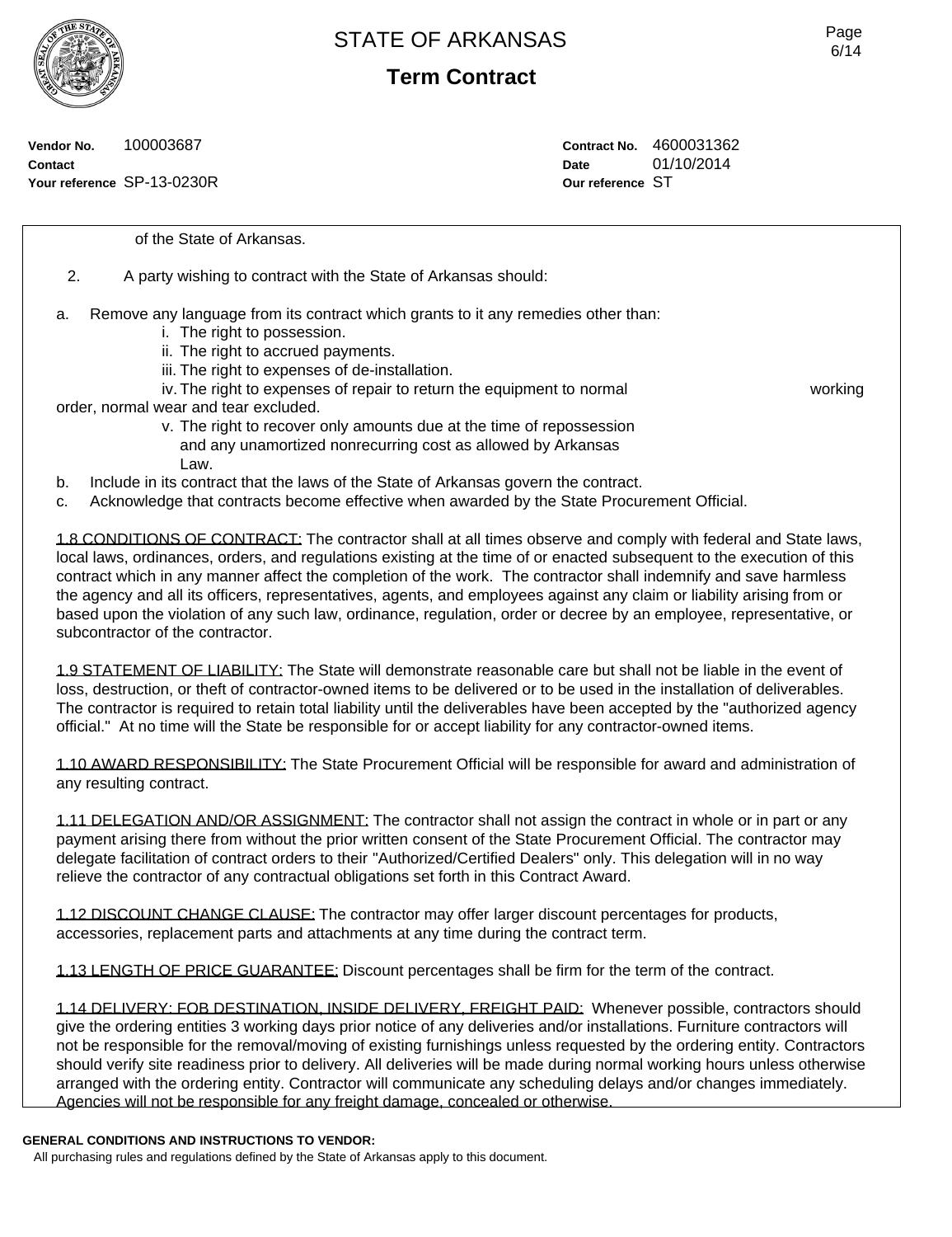**Term Contract**

**Vendor No.** 100003687 **Contact Your reference** SP-13-0230R **Contract No.** 4600031362 **Date** 01/10/2014 **Our reference** ST

1.15 SPECIAL DELIVERY INSTRUCTIONS: All shipments will be FOB destination (as specified on Ordering Entity Purchase Order).

## **Delivery/Installation Instructions:**

Due to the varying locations and circumstances involved in deliveries and installations, all deliveries and installations will be quoted on a project by project basis.

All installation, labor, and or delivery charges must be shown as a separate line item on quotes and invoices.

One of the following delivery methods must be specified on every Agency Purchase Order:

(1) Drop Shipped: Off loaded by carrier to an Agency loading dock or designated area. There will be no charge to the ordering Agency for this delivery method.

(2) Inside Delivery: Off loaded, un-boxed/wrapped and placed in pre-determined locations within the building. Contractor will be responsible for the removal of any trash, packaging materials, and cartons associated with the delivery.

(3) Delivered and Installed: Off loaded, and installed. Installation shall include but not limited to; any and all labor, material, and tools necessary to install furniture in accordance with approved plans and specifications and/or the direction of authorized agency personnel. The installation company will be responsible for the removal of any trash, packing material, and cartons associated with their installation.

The contractor/installation company will repair/replace (to the satisfaction of the ordering entity) any damage to the building or its contents that they (the contractor) caused in the course of their work. This includes but is not limited to: walls, floors, floor coverings, ceilings, elevators, doors, doorways, and any existing fixtures and furniture. The agency may withhold payment until repairs are satisfactorily completed.

1.16 ACCEPTANCE STANDARDS: Inspection and acceptance/rejection of products shall be made within thirty (30) days of receipt or upon completion of installation should that installation period extend beyond thirty (30) days. Ordering entity shall have the option to return any products within the thirty (30) days.

Return Requirements: Ordering entity shall coordinate returns with the Contractor. Upon notification by the ordering entity of a duplicate shipment, over-shipment or shipment in poor condition, the products must be promptly removed at the contractor and/or dealer's expense. Ordering entities reserve the right to return products for defects in material and/or workmanship. In the event of product return, the ordering entity reserves the right to accept either a full refund for the returned product or a replacement of the product.

Performance Requirements: The ordering entity reserves the right to inspect and verify that all deliveries are in accordance with specifications, both at the point of delivery and at the point of use. For orders that specify an "authorized party" to receive and inspect deliveries and/or installations, acceptance and inspection procedures must be performed by the "authorized party" to be considered and accepted by the ordering entity. Products inspected at the time of use are subject to refusal and return requirements for issues of quality such as defects in manufacturing and/or workmanship. Products will not be considered accepted by the ordering entity until the installation is complete for the applicable products.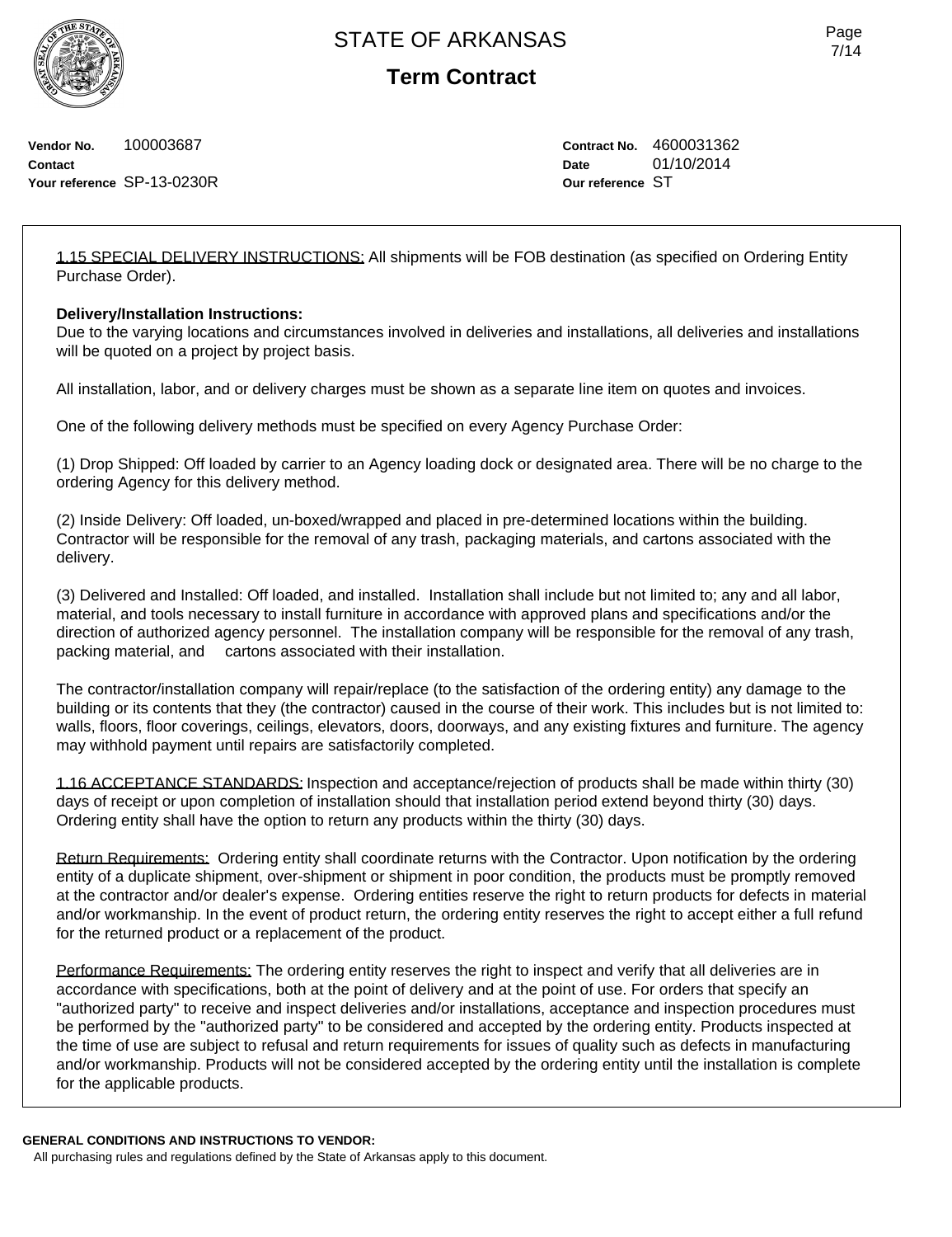**Term Contract**

**Vendor No.** 100003687 **Contact Your reference** SP-13-0230R **Contract No.** 4600031362 **Date** 01/10/2014 **Our reference** ST

**1.17 CANCELLATION:** In the event the State no longer needs the service or commodity specified in the contract or purchase order due to program changes, changes in laws, rules, or regulations, relocation of offices, or lack of appropriated funding, the State may cancel the contract or purchase order by giving the contractor written notice of such cancellation thirty (30) days prior to the date of cancellation.

## **SECTION 2 - SPECIFIC REQUIREMENTS**

2.1 QUALITY: The items must be in conformance with normal industry standards as specified within this Contract Award.

**2.2 GUIDELINES:** The Office of State Procurement adheres to all guidelines set forth by the State and Federal Government concerning The Americans with Disabilities Act (ADA) as well as all mandated fire codes.

2.3 ORDERING PROCEDURE: Orders placed against this contract may be in the form of an agency issued purchase order on an as-required basis. Or an agency may also use the Arkansas State Purchasing Card (P-Card) to purchase furniture.

2.4 QUANTITY BASIS OF CONTRACT - NO GUARANTEED QUANTITIES: The contract established has no guarantee of any specific quantity and the State is obligated only to buy that quantity which is needed by its agencies.

2.5 MINIMUM ORDER QUANTITY: The State makes no commitment to purchase any minimum or maximum quantity, or dollar volume of products from the selected suppliers. Utilization of this agreement will be on an as needed basis by State Agencies and/or Cooperative Participants, Cities, Counties, Schools K-12, Colleges and Universities. The State will award to multiple suppliers; however, the State reserves the right to purchase like and similar products from other suppliers as necessary to meet operational requirements.

Note: Issuance of an award does not guarantee an order.

2.6 reporting requirements: The product manufacturer agrees to provide a yearly sales report to the Office of State Procurement. This report is due on the 15th of July following the year's activity. The report **must** include the total sales of all furniture orders against the contract. The report should include the following: reporting time period, manufacturer/dealer name, furniture category, quantity and dollar value of each item sold, and the name of the purchasing entity.

Note: OSP reserves the right to request a sales report on an as-needed basis.

Send report to:

Office of State Procurement Attn: Tim O'Brien 1509 W. 7th Street, Room 300 Little Rock, AR 72201-3966

Timothy.O'Brien@dfa.arkansas.gov

## **GENERAL CONDITIONS AND INSTRUCTIONS TO VENDOR:**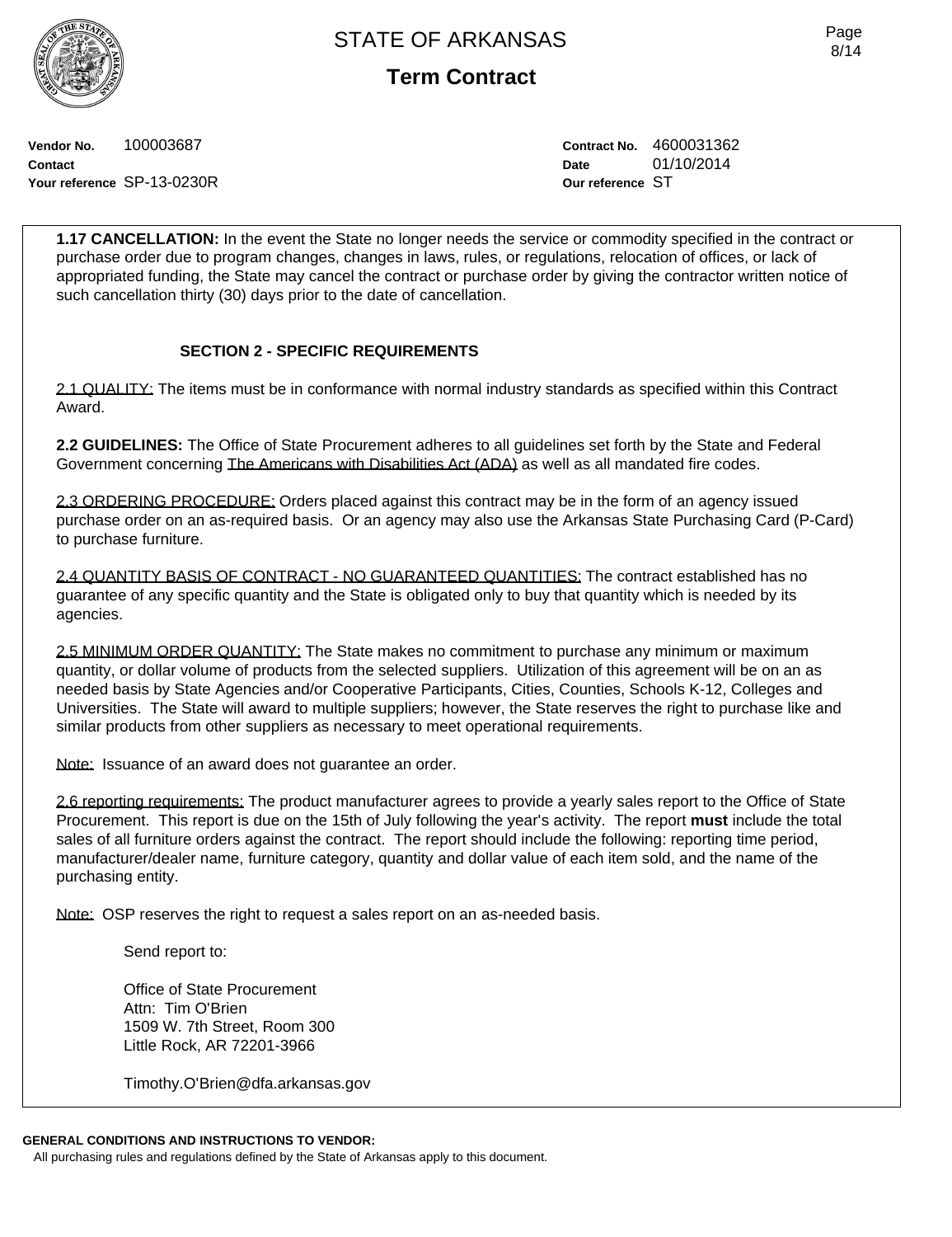**Term Contract**

**Vendor No.** 100003687 **Contact Your reference** SP-13-0230R **Contract No.** 4600031362 **Date** 01/10/2014 **Our reference** ST

2.7 FURNITURE CLASSIFICATIONS: Furniture classifications include but not limited to: Cafeteria, Dormitory, Library Shelving and Library Related, Lounge, Systems (Modular), School (Classroom), Freestanding, Seating, Filing Systems and Equipment, and Technology Support.

## 2.8 GENERAL DEFINITION OF PRODUCTS:

## **Item 1: Cafeteria Furniture**

· Mobile tables on rollers with or without benches or stools.

· Round and rectangular cafeteria tables without benches or stools.

## **Item 2: Dormitory Furniture**

· Metal, wood, or wood clad metal wardrobes, beds and mattresses, night stands, chest of drawers, and single pedestal dormitory student desks with keyboard or center drawers.

## **Item 3: Library Shelving and Library Related Furniture**

· Cantilever, reversed cantilever, four post library shelving (all of which include mobile shelving), and end panels for covering end of panels.

· Library Related Furniture, which includes but not limited to: book trucks, circulation desks, library tables, card catalogs, study carrels, storage cabinets, periodical racks, dictionary stands, and display cases.

## **Item 4: Lounge Furniture**

· Upholstered wood, metal, or rotationally molded lounge seating which includes but not limited to: (lounge chairs, recliners, love seats, sofas, and assemblies and replacements only).

· Complimentary tables, benches, and ottomans for lounge seating. Manufacturers must have lounge seating to match tables, benches and ottomans.

· Upholstered wood or metal multiple seating, ganging seating, and tandem seating.

## **Item 5: Systems Furniture (Modular)**

· A complete and comprehensive catalog of all systems furniture, including modular work stations, lines and accessories.

· Metal, wood or laminate modular furniture, these can include complimentary components such as keyboard drawers, task lights, tack boards, etc. and storage units.

## **Item 6: School Furniture (Classroom)**

- · Student desk, chair desks, tablet arm chairs and stools.
- · Single unit pedestal teacher's desks

#### **GENERAL CONDITIONS AND INSTRUCTIONS TO VENDOR:**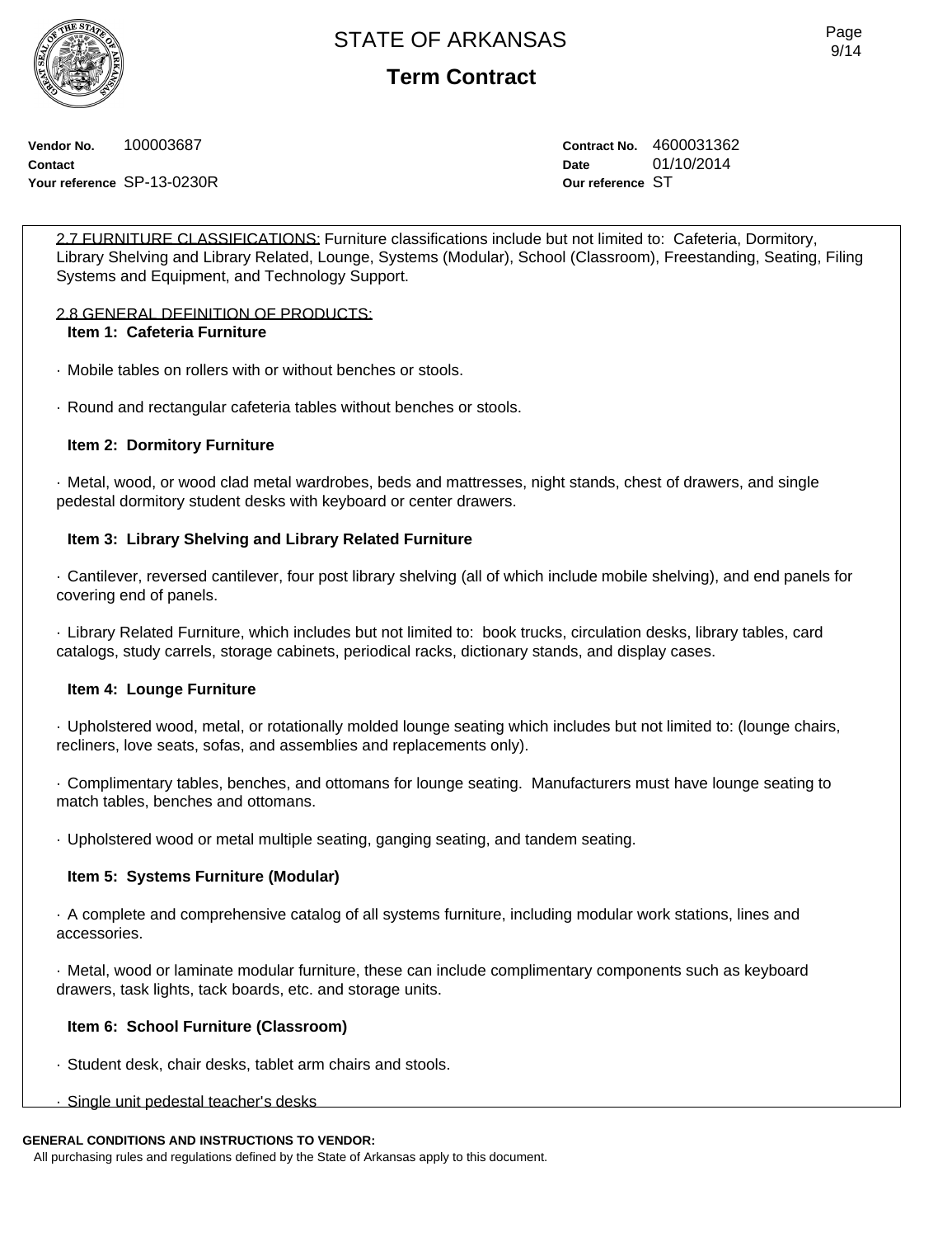**Term Contract**

**Vendor No.** 100003687 **Contact Your reference** SP-13-0230R **Contract No.** 4600031362 **Date** 01/10/2014 **Our reference** ST

· Study carrels and storage cabinets

· Stacking chairs, student chairs and folding chairs

· Classroom activity, computer, folding, training tables and accessories, such as, ganging devices, electrical/data components and storage dollies.

## **Item 7: Freestanding/Casegoods Furniture**

· A complete and comprehensive catalog of all case goods, furniture, (including folding and mobile) desks and tables.

· Conference room tables, lecterns, media cabinets, storage cabinets and presentation boards

#### **Item 8: Seating**

· A complete and comprehensive catalog of chairs, auditorium and general seating.

· Wood, metal or ergonomic seating which may include but limited to: executive, managerial, task, operational, stools, side, occasional, stacking, conference, and theater type seating.

· Products must meet or exceed ANSI/BIFMA requirements.

## **Item 9: Filing Systems and Equipment**

· A complete and comprehensive catalog of filing systems including vertical and lateral files, bookcases, mobile cabinets and freestanding file cabinets.

## **Item 10: Technology Support Furniture**

· A complete and comprehensive catalog of technology support furniture to support technology based learning environments.

**ANY PERMANENT FURNITURE INSTALLATION** for State Agencies as well as requested space alterations, attached fixtures, furnishings and erected additions must have Arkansas Building Authority (ABA) approval if:

- **(a)** The building is owned by ABA and/or
- **(b)** The product and installation exceeds the sum of \$20,000.00.
- (Excluding ABA exempt agencies)

Note: the Americans with Disabilities ACT and the Arkansas *Fire Codes* must be adhered to as set forth by local and federal guidelines by the ordering entity and the contractor.

Codes, Permits, Licenses for Permanent Installation:

The contractor must comply with all State mandatory licensing requirements prior to installation. Questions on licensing requirements should be directed to the State Licensing Board. Contractor must furnish and install all furniture and materials in compliance with all applicable codes, whether local, state, or federal; and that all permits or licenses required for installation will be obtained without cost to the State.

#### **GENERAL CONDITIONS AND INSTRUCTIONS TO VENDOR:**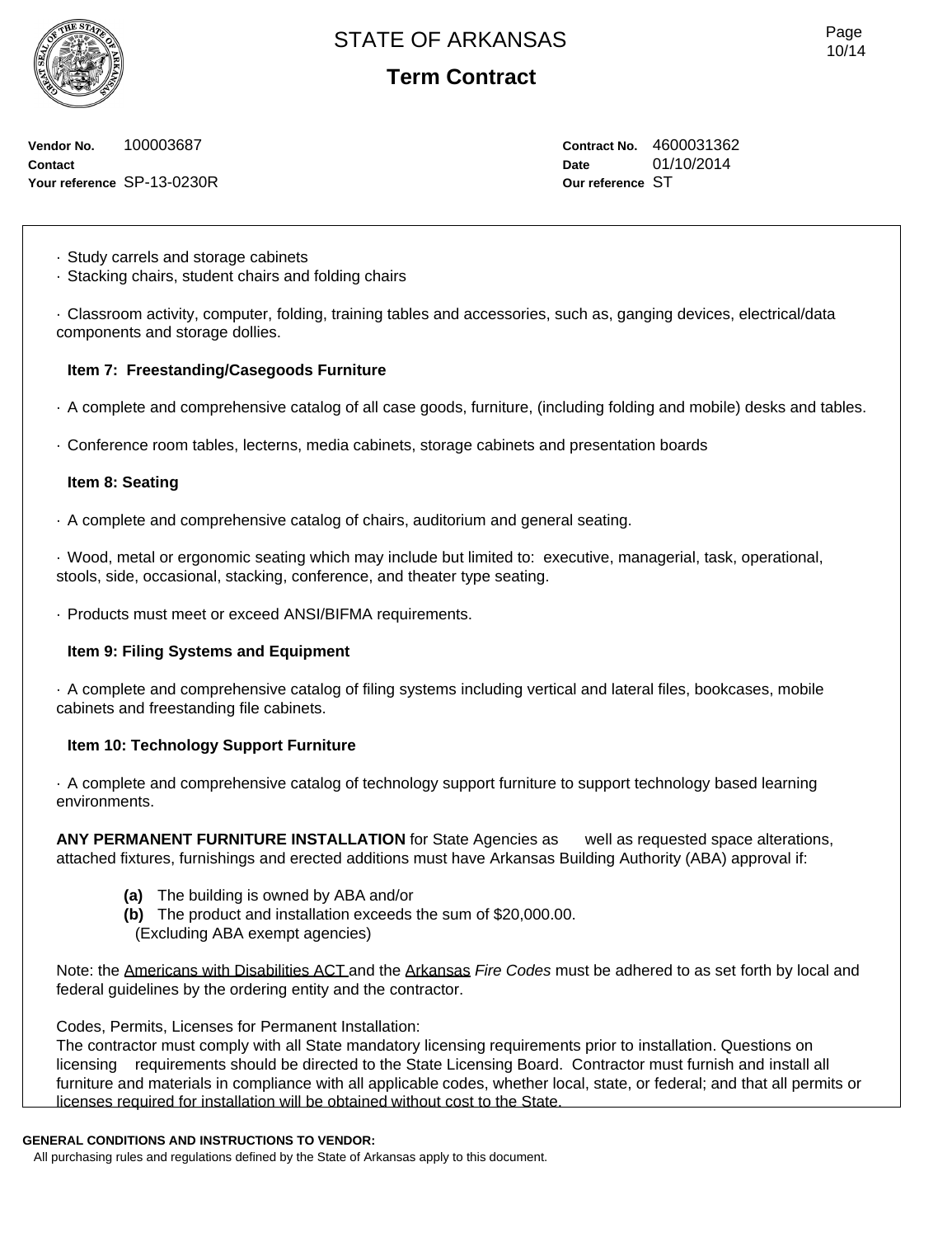**Vendor No.** 100003687 **Contact Your reference** SP-13-0230R **Contract No.** 4600031362 **Date** 01/10/2014 **Our reference** ST

**2.9 PRODUCT MANUFACTURER'S SUPPLIERS:** Only those dealers/distributors listed by the manufacturer will be considered authorized to act on behalf of the Product Manufacturer.

2.10 CONTRACT RENEWAL PERIOD: FURNITURE ADDITIONS/DELETIONS: Contractors wishing to make furniture additions/changes to their contract during the contract period should be aware of the following:

additions/changes will be allowed only once during a contract period. No changes to discount percentages are allowed during this contract period.

Additions/changes must be submitted during the contract renewal period.

When requesting additions and/or changes; contractor shall submit a request either by letter or via email which shall include a list of all items being proposed for addition and/or change.

Contractor shall submit all required documents supporting any new items.

Product literature for all new items shall also be submitted with the request.

Contractor is responsible for submitting a complete name, address, email address, phone and fax numbers when a new dealer is added.

2.11 PRICE LISTS AND PRODUCT INFORMATION: Contractors should provide an electronic version of the proposed price list in an Excel format or pdf on a jump drive. Also provide a dealer list, if applicable in an Excel format with "read and write" capabilities on the same jump drive. No costs or expenses associated with providing this information in the required format shall be charged to the State of Arkansas. At the time of contract renewal contractor will furnish OSP with an updated dealer list and published price list.

2.12 LITERATURE: The manufacturer/dealer shall furnish price lists, catalogs, and description literature upon request by any using entity, and at no cost to the entity.

2.13 SPECIAL PACKAGING: Items shall be packaged and cartoned so as to protect the contents from damage during shipment, handling and storage. Shipping container shall have a label with the following information:

Name of Receiving Agency Agency Purchase Order Number Name of Supplier Item Description of Contents Manufacturer Name Model Name and Number

2.14 WARRANTY: Minimum acceptable warranty will be for a period of one year from the date of product acceptance by the ordering entity. Warranty shall cover defects in material and workmanship and shall cover all costs associated with the repair or replacement of defective items including labor, parts, transportation costs, travel time and expense, and any other costs associated with such repair or replacement.

If anytime during the first (1) year warranty period the product does not perform in accordance to manufacturer's

## **GENERAL CONDITIONS AND INSTRUCTIONS TO VENDOR:**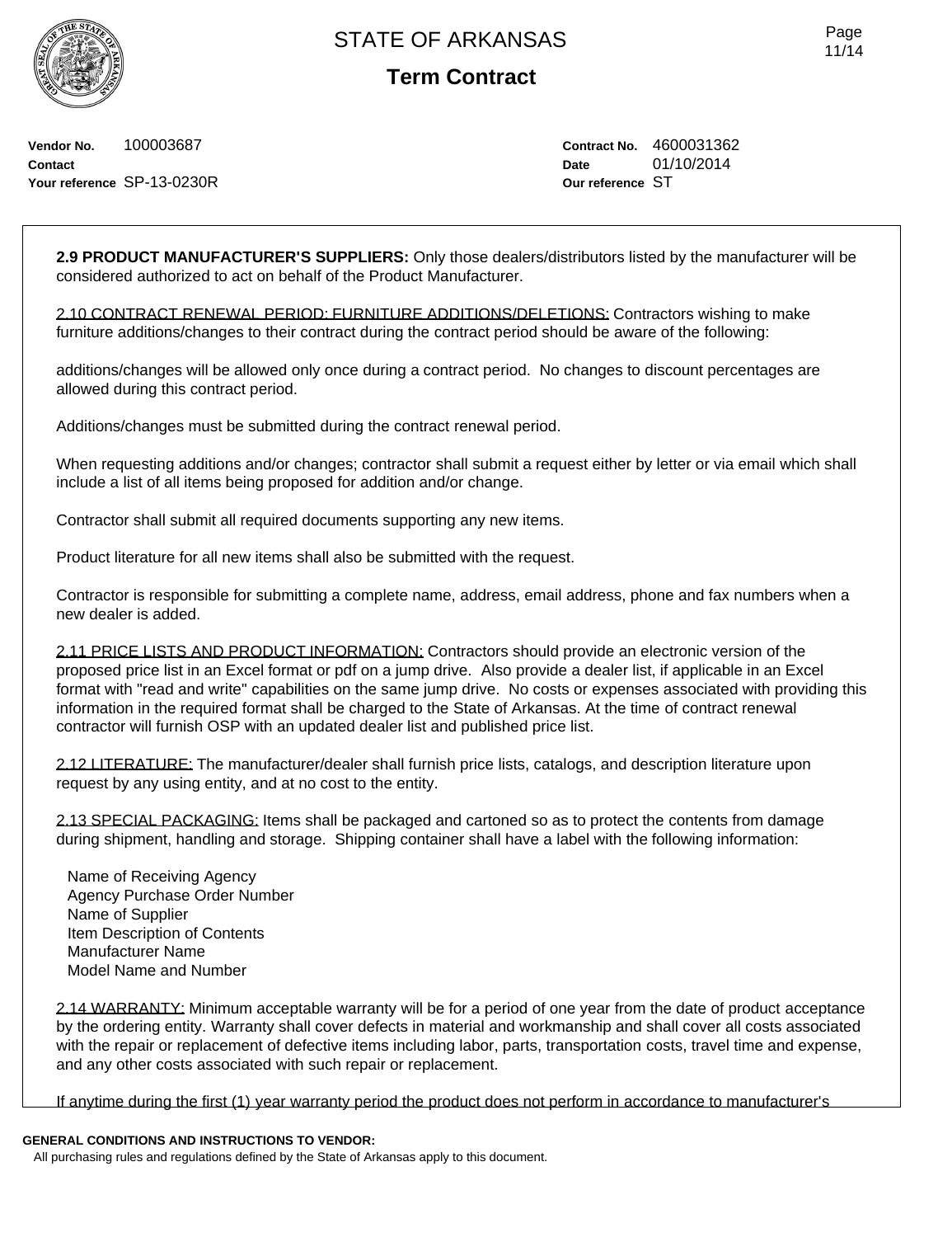**Term Contract**

Page 12/14

**Vendor No.** 100003687 **Contact Your reference** SP-13-0230R **Contract No.** 4600031362 **Date** 01/10/2014 **Our reference** ST

specification, the successful contractor will be notified in writing. The contractor shall pick up the product at the contractor's expense, and replace with product that meets or exceeds prior assembled product. Should product performance remain unacceptable to ordering entity, entity may request a full return of the purchase price (including taxes).

2.15 ORDER CANCELLATION: Users of this contract are advised that orders (all or part) cancelled or returned after acceptance of requested merchandise will be subject to a restocking fee of ten percent (10%) of the invoice amount (not to exceed \$500.00 per order) plus return freight charges. The amount authorized for payment of return freight will, in no instance, be more than original delivery charges documented by carrier. These charges may be applied, at the option of the supplier, to those orders which have been accepted. Orders cancelled prior to shipment or acceptance by ordering entity from the manufacturer will not be assessed charges.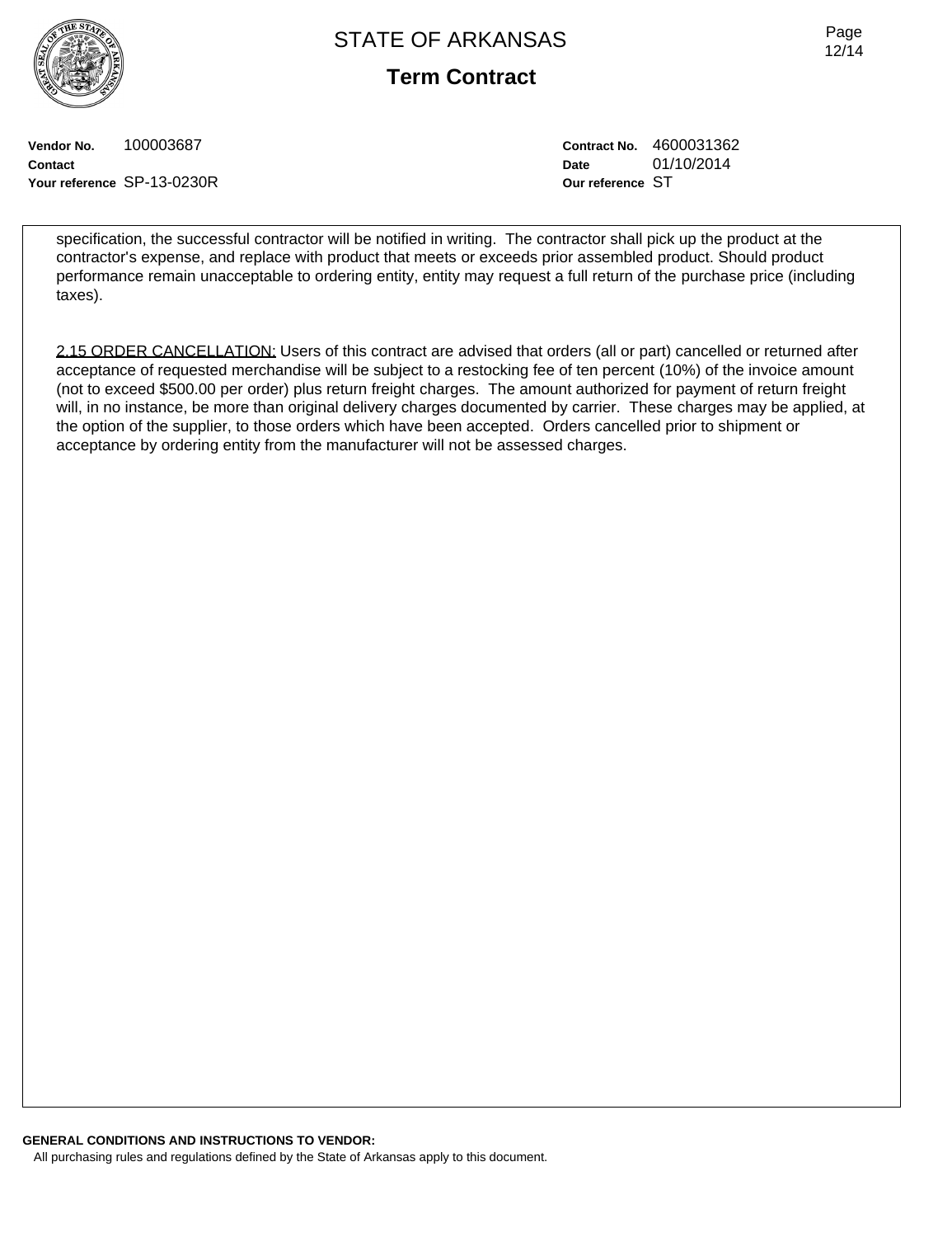Page 13/14

**Vendor No.** 100003687 **Contact Your reference** SP-13-0230R **Contract No.** 4600031362 **Date** 01/10/2014 **Our reference** ST

## **TERMS AND CONDITIONS**

1. GENERAL: All terms and conditions stated in the invitation for bid govern this contract

2. PRICES: Prices are firm and not subject to escalation, unless otherwise specified in the invitation for bid.

3. DISCOUNTS: All cash discounts offered will be taken if earned.

4. TAXES: Most state agencies must pay state sales tax. Before billing, the contractor should contact the ordering agency to find out if that agency must pay sales tax. Itemize state sales tax when applicable on invoices.

5. BRAND NAME REFERENCES: The contractor guarantees that the commodity delivered is the same as specified in the bid.

6. GUARANTY: All items delivered are to be newly manufactured, in first- class condition, latest model and design, including, where applicable, containers suitable for shipment and storage unless otherwise indicated in the bid invitation. The contractor guarantees that everything furnished hereunder will be free from defects in design, workmanship, and material; that if sold by drawing, sample or specification, it will conform thereto and will serve the function for which furnished. The contractor further guarantees that if the items furnished hereunder are to be installed by the contractor, such items will function properly when installed. The contractor also guarantees that all applicable laws have been complied with relating to construction, packaging, labeling, and registration. The contractor's obligations under this paragraph shall survive for a period of one year from the date of delivery, unless otherwise specified in the invitation for bid.

7. AWARD: This contract award does not authorize shipment. Shipment against this contract is authorized by the receipt of a purchase order from the ordering agency. A written purchase order mailed or otherwise furnished to the contractor results in a binding obligation without further action by either party.

8. DELIVERY: The term of the contract is shown on the face of the contract award. The contractor is required to supply the state's needs during this term. The number of days required to place the commodity in the receiving agency's designated location under normal conditions is also shown. Consistent failure to meet delivery without a valid reason may cause removal from the bidders' list or suspension of eligibility for award.

9. BACK ORDERS OR DELAY IN DELIVERY: Back orders or failure to deliver within the time required may be default of the contract. The contractor must give written notice to the Office of State Procurement and ordering agency of the reason and the expected delivery date. If the reason is not acceptable, the contractor is in default. The Office of State Procurement has the right to extend delivery if reasons appear valid. If the date is not acceptable, the agency may buy elsewhere.

10. DELIVERY REQUIREMENTS: No substitutions or cancellations are permitted without written approval of the Office of State Procurement. Delivery shall be made during agency work hours only, 8:00 a.m. to 4:30 p.m., unless prior approval for other delivery has been obtained from the agency. Packing memoranda shall be enclosed with each shipment.

#### **GENERAL CONDITIONS AND INSTRUCTIONS TO VENDOR:**